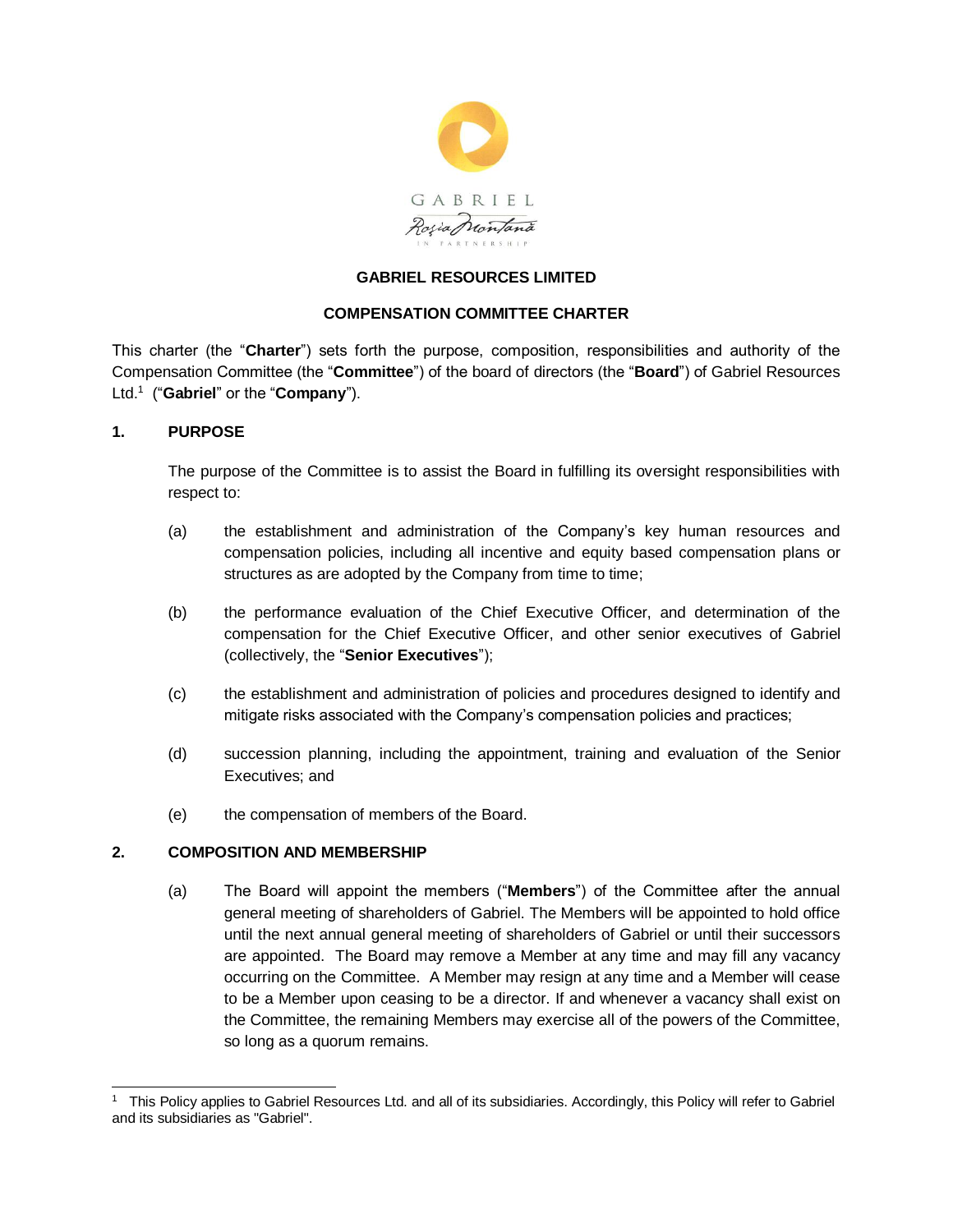- (b) The Committee will consist of as many directors of the Board as the Board may determine, but in any event, not less than three (3) Members. A majority of Members will meet the criteria for independence established by applicable laws and the rules of any stock exchanges upon which the Company's securities are listed, including section 1.4 of National Instrument 52-110 - *Audit Committees*.
- (c) All Members will have a working familiarity with compensation and human resources matters (or should become familiar within a reasonable period of time after appointment) and at least one Member shall be experienced in executive compensation matters.
- (d) The Board will appoint one of the Members to act as the chair of the Committee (the "**Chair**"). The corporate secretary of the Company (the "**Secretary**") will be the secretary of all meetings and will maintain minutes of all meetings and deliberations of the Committee. If the Secretary is not in attendance at any meeting, the Committee will appoint another person who may, but need not, be a Member to act as the secretary of that meeting.
- (e) The Committee may delegate any or all of its functions to any of its Members or any subset thereof, or other persons, from time to time as it sees fit.

## **3. MEETINGS**

- (a) Meetings of the Committee will be held at such times and places as the Chair may determine, but in any event not less than two (2) times per year. To the extent possible, twenty-four (24) hours advance notice of each meeting will be given to each Member orally, by telephone, by facsimile or email, unless all Members are present and waive notice, or if those absent waive notice before or after a meeting. Members may attend all meetings either in person, by videoconferencing or by telephone.
- (b) The Chair, if present, will act as the chair of meetings of the Committee. If the Chair is not present at a meeting of the Committee, the Members in attendance may select one of their numbers to act as chair of the meeting.
- (c) A majority of Members will constitute a quorum for a meeting of the Committee. Each Member will have one vote and decisions of the Committee will be made by an affirmative vote of the majority. The Chair will not have a deciding or casting vote in the case of an equality of votes. Powers of the Committee may also be exercised by written resolutions signed by all Members.
- (d) The Committee may invite from time to time such persons as it sees fit to attend its meetings and to take part in the discussion and consideration of the affairs of the Committee. The Committee will meet in camera without members of management in attendance for a portion of each meeting of the Committee, if any Member of the Committee so requests.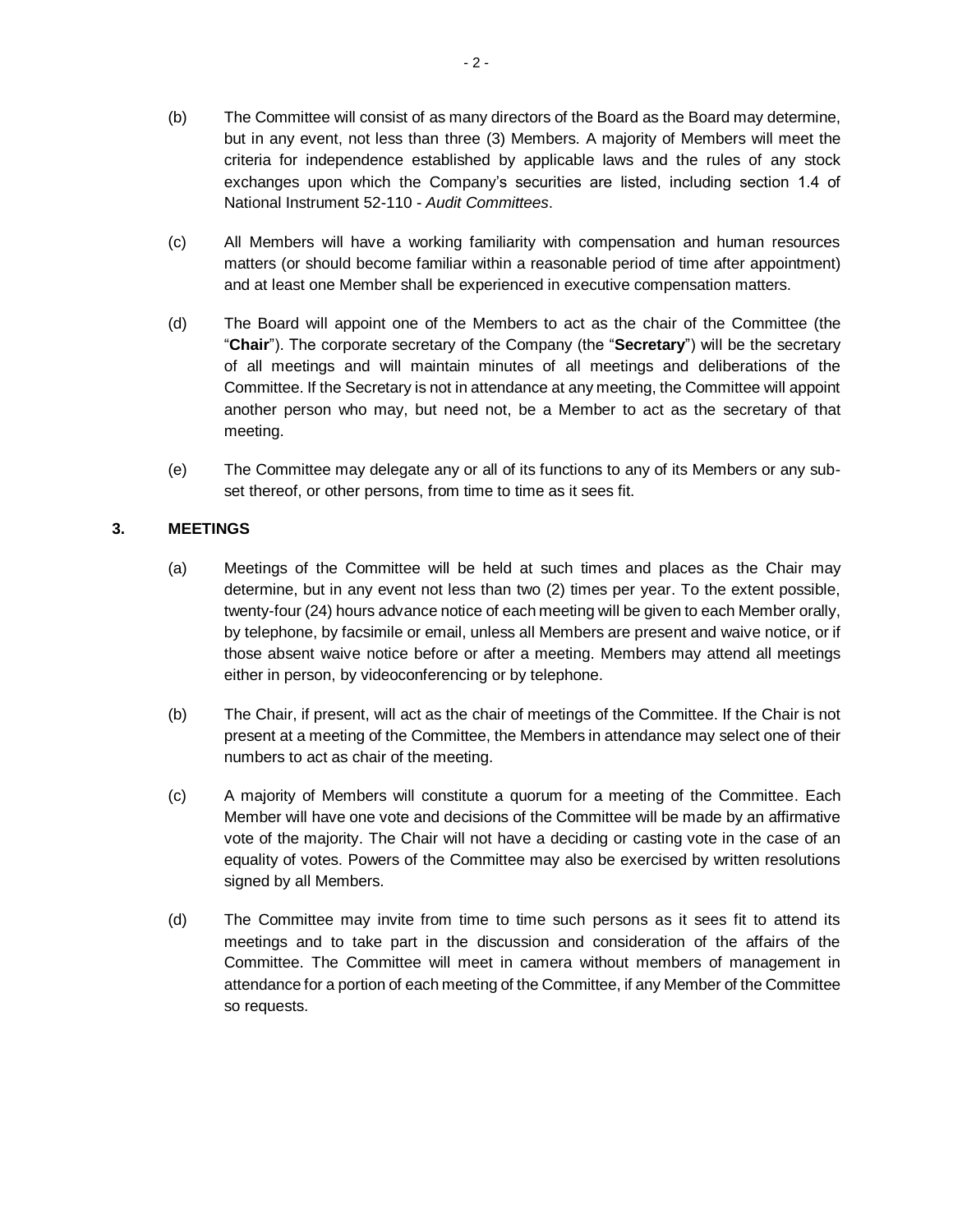(e) To the extent possible, in advance of every regular meeting of the Committee, the Chair, with the assistance of the Secretary, will prepare and distribute to the Members and others as deemed appropriate by the Chair, an agenda of matters to be addressed at the meeting together with appropriate briefing materials. The Committee may require officers and employees of the Company to produce such information and reports as the Committee may deem appropriate in order for it to fulfill its duties.

### **4. RETENTION OF OUTSIDE ADVISERS**

The Committee has the authority to retain, at the Company's expense, independent legal, financial, compensation consulting and other advisors, consultants and experts (each an "**Advisor**"), to assist the Committee in fulfilling its duties and responsibilities, including sole authority to retain and to approve any such firm's fees and other retention terms without prior approval of the Board. The Committee shall be directly responsible for the appointment, compensation, and oversight of the work of any such Advisor. The Committee must pre-approve any other services such independent compensation consultants or advisors or any of their affiliates provide to the Company at the request of management.

### **5. DUTIES AND RESPONSIBILITIES**

The duties and responsibilities of the Committee as they relate to the following matters, are as follows:

### (a) **Performance Objectives**

Annually review the performance objectives for the Chief Executive Officer and the Senior Executives and, in the Committee's discretion, recommend any changes to the Board for consideration.

### (b) **Evaluation of Performance**

Annually review and evaluate the performance of the Chief Executive Officer and the Senior Executives in light of pre-established performance objectives and report its conclusions to the Board.

### (c) **Chief Executive Officer Compensation**

Annually review the compensation for the Chief Executive Officer and, in the Committee's discretion, make recommendations to the Board for consideration.

### (d) **Senior Executive Compensation**

Annually review, in consultation with the Chief Executive Officer, the compensation for the Senior Executives and, in the Committee's discretion, make recommendations to the Board for consideration.

### (e) **Compensation Policies and Practices**

Annually review the compensation strategy, policies and practices for the directors, the Chief Executive Officer, and the Senior Executives to ensure that they: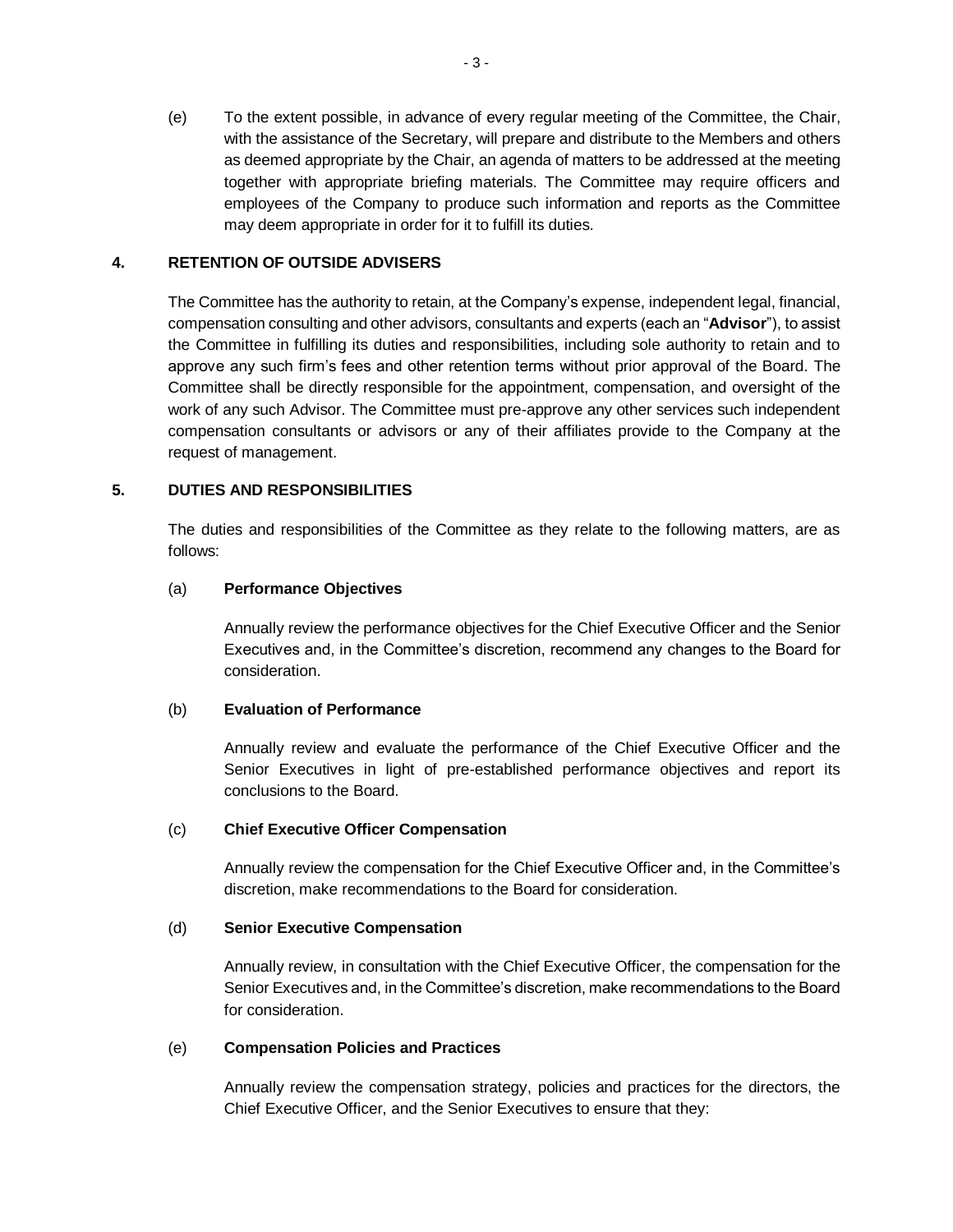- (i) properly reflect their respective duties and responsibilities;
- (ii) are competitive in attracting, retaining and motivating people of the highest quality;
- (iii) align the interests of the directors, the Chief Executive Officer, and the Senior Executives with shareholders and the Company as a whole;
- (iv) are based on established corporate and individual performance objectives;
- (v) are clearly distinguishable between each other, that is, the structure of nonexecutive directors' compensation should be distinguishable from that of executive directors and Senior Executives; and
- (vi) do not encourage the taking of inappropriate or excessive risks.

#### (f) **Administer Security-Based Compensation Plans**

Oversee the administration of the Company's incentive compensation and equity-based plans in order to interpret the plans, prescribe rules, and make all determinations necessary or desirable for the administration of the plans.

#### (g) **Oversight of Other Incentive Plans**

Oversee, as appropriate, the operation of the key employment engagement plan ("**KEEP**") established by the Company as settlors, and, as appropriate, make recommendations to the trustees of the KEEP regarding potential new beneficiaries of the KEEP.

### (h) **Succession Planning**

Periodically review the Company's succession plan for the Chief Executive Officer, and the Senior Executives, including appointment, training and evaluation.

#### (i) **Directors' Compensation**

Annually review directors' compensation and, in the Committee's discretion, recommend any changes to the Board for consideration.

### (j) **Risk Management**

Review and discuss, at least annually:

- (i) the relationship between the Company's risk management policies, corporate strategy and compensation of Senior Executives; and
- (ii) the Company's compensation approach, policies and practices to ensure that they encourage Senior Executives to consider the risks related to their decisions and actions and that they do not encourage unnecessary or inappropriate risk taking.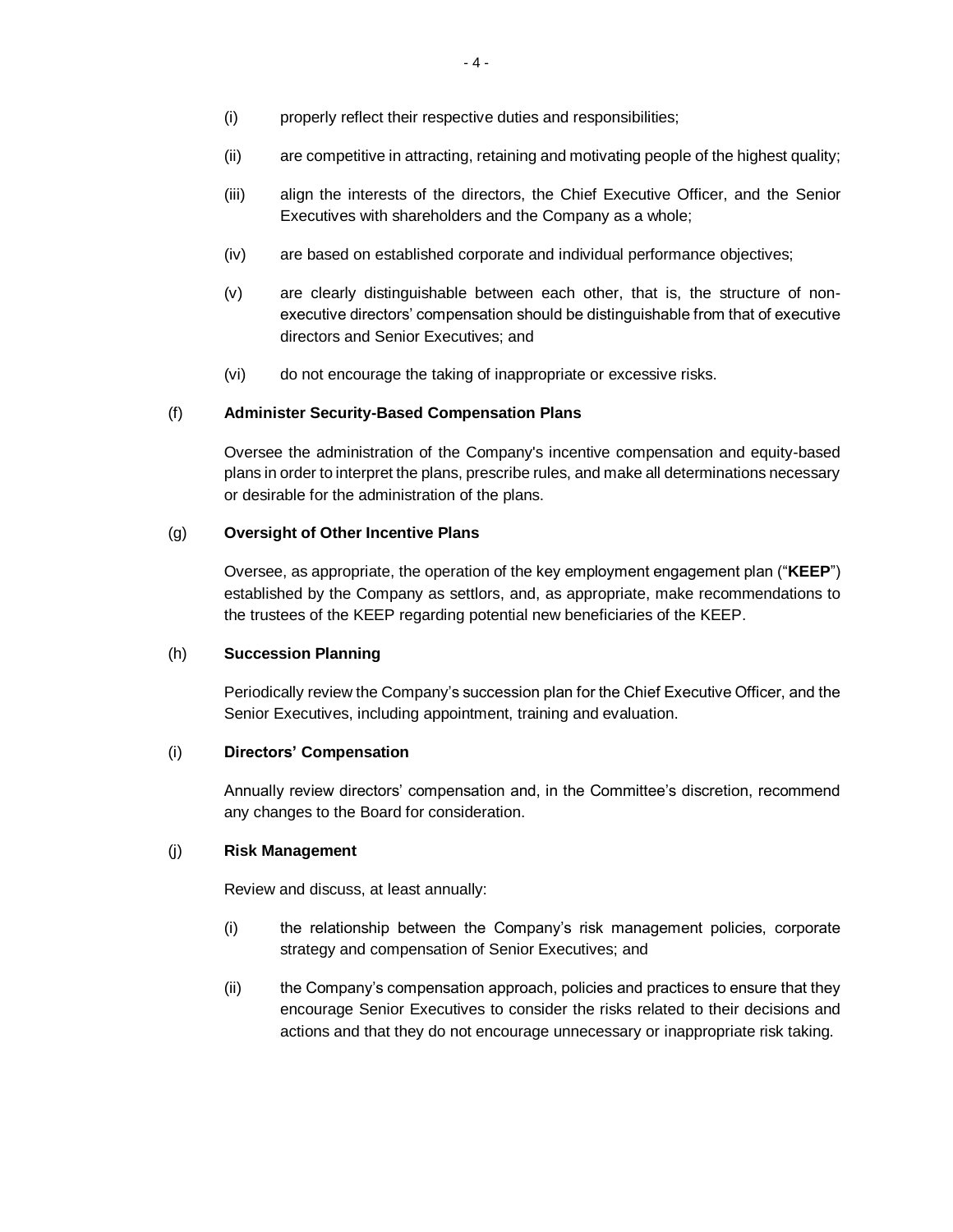### (k) **Compensation Disclosure**

Review and discuss with management the Compensation Discussion and Analysis (CD&A) required to be included in the Company's annual management information circular and recommend to the Board the CD&A to be included in the Company's disclosure.

### (l) **Investigations**

Direct and supervise the investigation into any matter brought to its attention within the scope of the Committee's duties.

## (m) **Other Duties**

Perform such other duties as may be assigned to it by the Board from time to time or as may be required by applicable regulatory authorities or legislation.

## (n) **Limitations on Committee's Duties**

In contributing to the Committee's discharge of its duties under this Charter, each Member shall be obliged only to exercise the care, diligence and skill that a reasonably prudent person would exercise in comparable circumstances. Nothing in this Charter is intended or may be construed as imposing on any Member a standard of care or diligence that is in any way more onerous or extensive than the standard to which the directors are subject.

The Committee is a committee of the Board and is not and shall not be deemed to be an agent of the Company's securityholders for any purpose whatsoever.

## 6. **REPORTING**

At the request of the Chair of the Board, but at least once during the calendar year, the Chair will report to the Board at Board meetings on the Committee's activities since the last Committee report to the Board. On request, the Secretary will circulate the minutes of each meeting of the Committee to the members of the Board.

## 7. **ACCESS TO INFORMATION**

The Committee will be granted unrestricted access to all information regarding the Company that is necessary or desirable to fulfill its duties and all directors, officers and employees will be directed to cooperate as requested by Members.

## 8. **REVIEW OF CHARTER AND COMMITTEE'S PERFORMANCE**

The Committee will review and assess the adequacy of this Charter on a biennial basis and recommend any proposed changes to the Board for consideration. Annually, the Committee will review and assess its own performance.